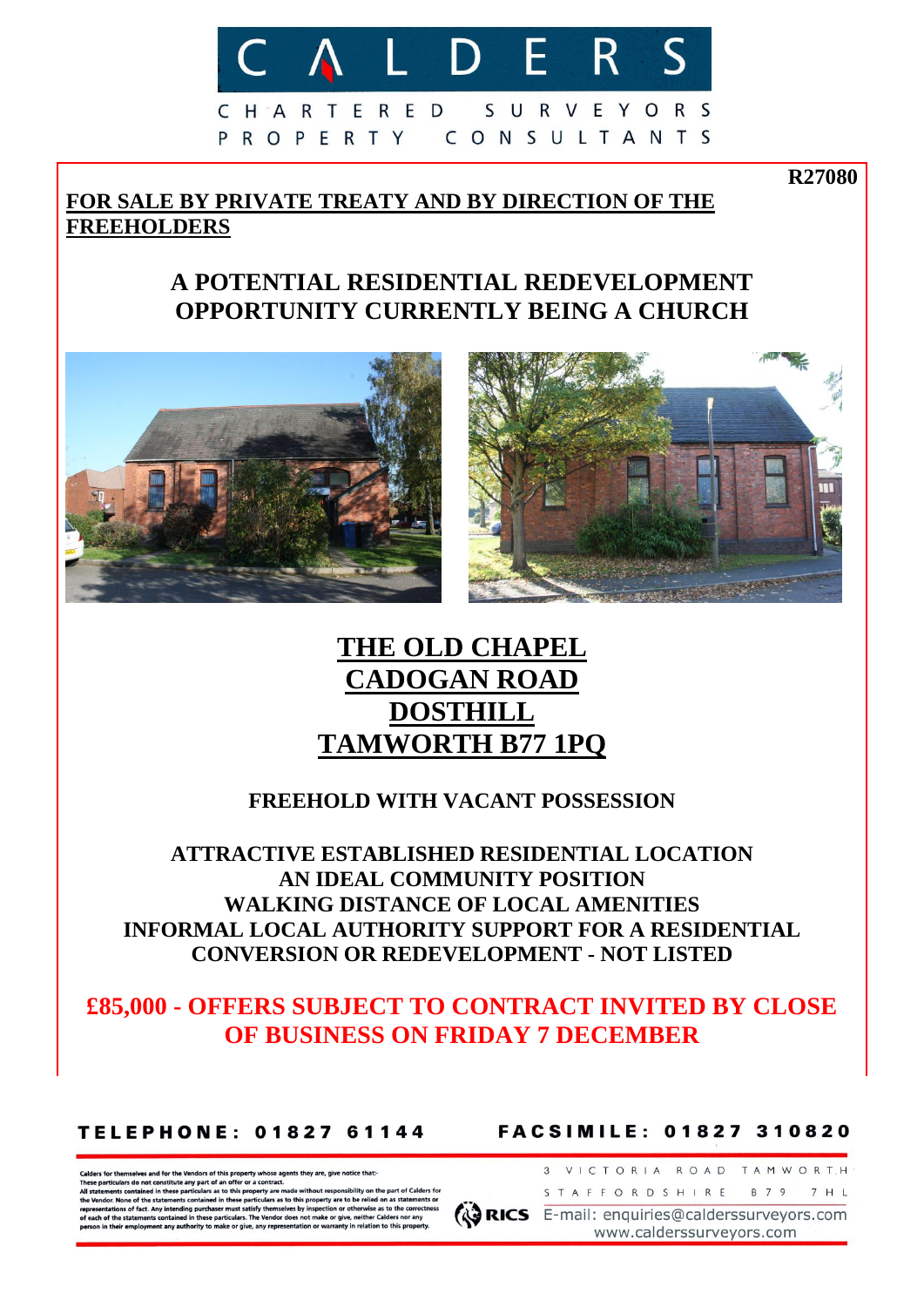## The Old Chapel Cadogan Road Dosthill Page 2

A traditional Chapel building dating from 1890 or thereabouts and being of traditional brick and tile construction and used until recently as a place of worship and meeting.

This is a pleasant established residential location within the heart of the "village" of Dosthill on the southern outskirts of Tamworth and is within walking distance of all local amenities.

An ideal commuting location.

The building which is in good order and well-presented internally encloses a total area of 915 sq.ft. (85.0 sq.m.) or thereabouts which is currently partitioned to form an entrance hall, fitted kitchen, worship room, inner lobby and separate ladies and gentlemen's WC/wash facilities.



At first floor level there is an additional room providing an additional 226 sq.ft. (21.0 sq.m.).

The interior is well appointed and complete with a gas fired central heating system.

Mains electricity, water and drainage are also connected.

It should be noted that the premises have no external areas and are offered only with the footprint of the building itself. However kerbside parking is available on Cadogan Road.

## **GENERAL INFORMATION**

| THE VENDORS     | <b>Tamworth Baptist Church</b>                                                                                                                                                                                                                                                     |
|-----------------|------------------------------------------------------------------------------------------------------------------------------------------------------------------------------------------------------------------------------------------------------------------------------------|
| <b>TENURE</b>   | The building is offered freehold with vacant possession upon<br>completion.                                                                                                                                                                                                        |
| <b>PRICE</b>    | Offers are invited around £85,000 (Eighty five thousand<br>pounds) subject to contract invited by close of business Friday<br>7 December. The vendors will not be bound by any or the<br>highest offer received until such time as contracts are<br>exchanged. VAT not applicable. |
| <b>SERVICES</b> | Mains electricity, water, drainage and gas are connected to the                                                                                                                                                                                                                    |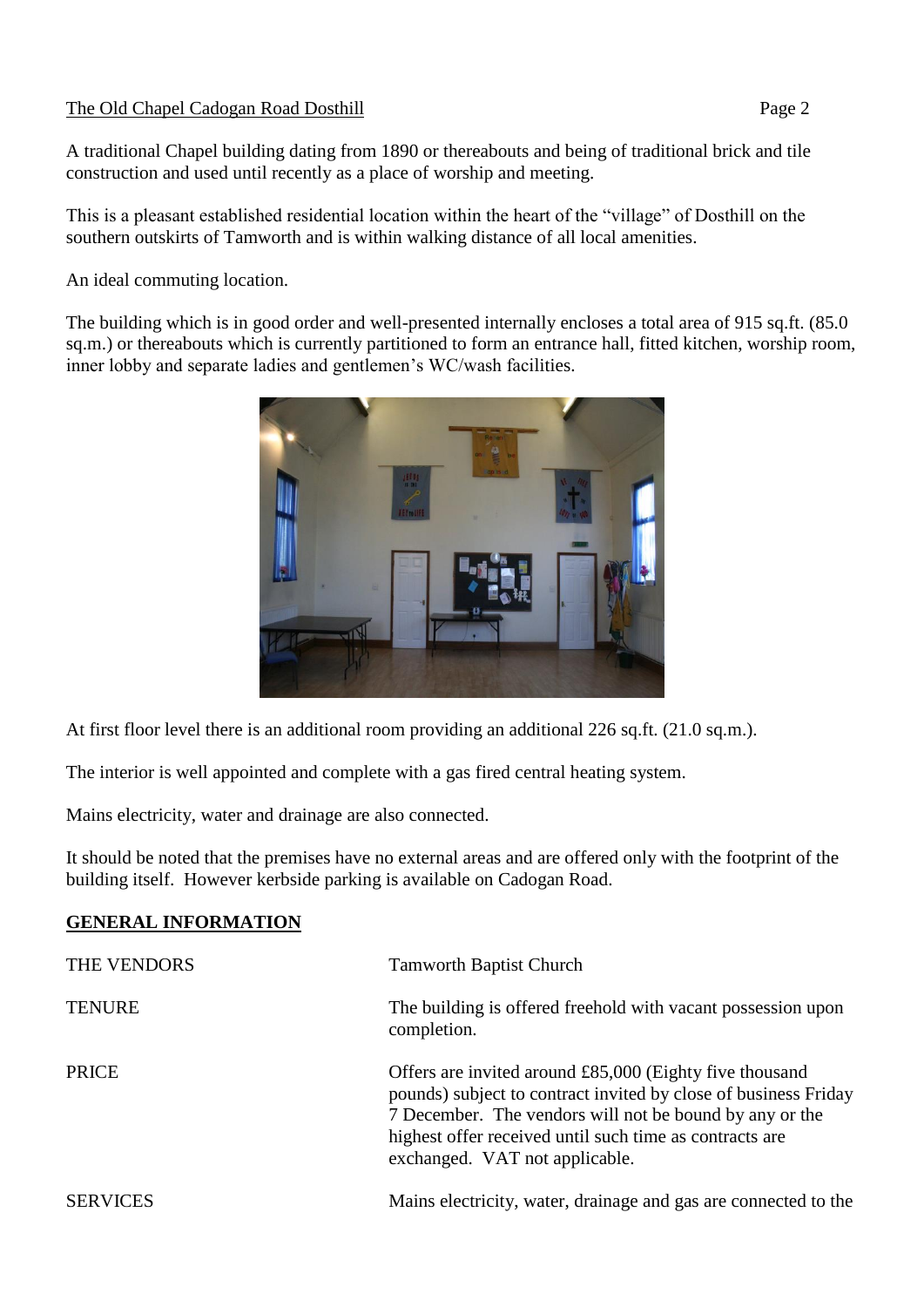|                                                 | premises. Interested parties should make their own enquiries<br>in respect of Broadband connections.                          |
|-------------------------------------------------|-------------------------------------------------------------------------------------------------------------------------------|
| <b>ENERGY PERFORMANCE</b><br><b>CERTIFICATE</b> | As a Religious facility this building does not require an<br>Energy Performance Certificate under the Energy Act 2011.        |
| <b>RATING ASSESSMENT</b>                        | As a Religious facility the building does not have a rateable<br>value assessment.                                            |
| <b>LOCAL AUTHORITY</b>                          | <b>Tamworth Borough Council</b><br><b>Marmion House</b><br>Lichfield Street<br>Tamworth B79 7BZ<br>Telephone No: 01827 709709 |

## **PURPOSE OF THESE PARTICULARS**

The information given in these particulars is intended to help you decide whether you wish to view this property and to avoid wasting your time in viewing unsuitable properties. We have tried to make sure that these particulars are accurate but to a large extent we have to rely on what the client tells us about the property. We are unable to verify every piece of information ourselves as the cost of doing so would be prohibitive and we do not wish to unnecessarily add to the cost of any transaction.

Once you find a suitable property you wish to occupy you will need to carry out more investigations into the property than it is practical or reasonable for an estate agent to do when preparing particulars. For example we have not carried out any kind of survey on the property to look for structural effects and would advise any interested parties to obtain a surveyor's report before committing themselves to a transaction. We have not checked whether any items of equipment with the property (such as heating systems) are in working order and would advise these are checked.

You should also instruct a solicitor to investigate all legal matters relating to the property. Your solicitor will also agree with the owner, landlord or assignor what items (for example fixtures and fittings) will be included in a transaction.

In addition to the above, please read the printed additional guidance on the bottom of the front page.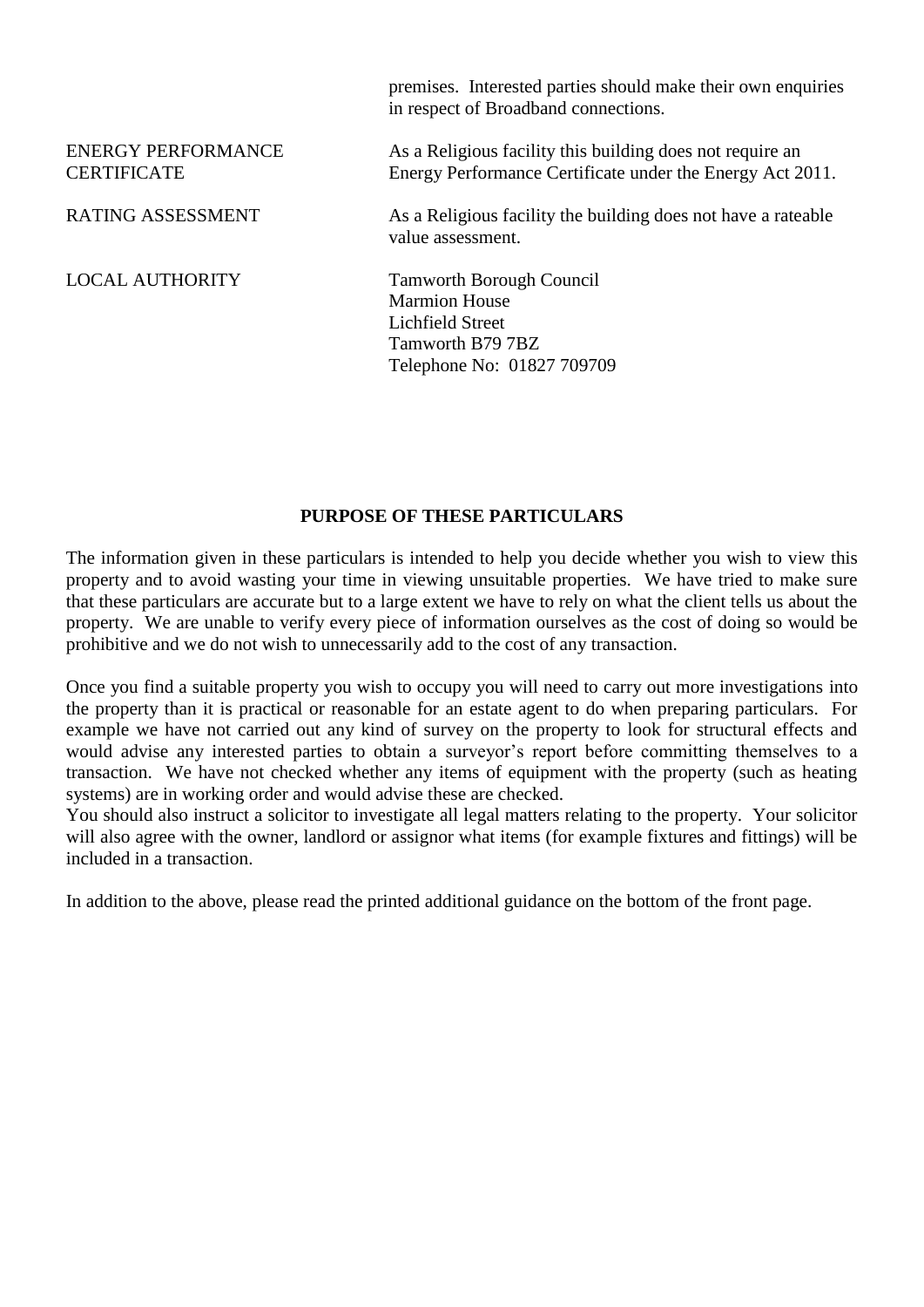## **CONDITIONS UNDER WHICH THESE PARTICULARS ARE ISSUED**

**Calders Chartered Surveyors & Property Consultants** for themselves and for the vendors or lessors of this property, whose agents they are, give notice that these particulars are for guidance only and do not constitute any part of an offer or contract.

All descriptions, dimensions, references to condition and any necessary permissions for use and occupation together with all other details are given in good faith and are believed to be correct. However, any intending purchasers or tenants should not rely upon them as statements or representations of fact and must satisfy themselves by inspection or otherwise as to the correctness of each of them.

No person in the employment of Calders Chartered Surveyors & Property Consultants has any authority to make or give any representation or warranty whatsoever in relation to this property.

### **Fixtures, Fittings and Services**

Reference to any gas, electrical or other fixtures, fittings, appliances or services have not been tested and no warranty is given or implied as to their availability, adequacy, condition or effectiveness.

### **VAT**

Unless otherwise stated all prices and rentals quoted are exclusive of any Value Added Tax to which they may be subject.

#### **Tenure**

**Calders Chartered Surveyors & Property Consultants** have not had the opportunity to inspect any title documentation and intending purchasers or tenants should verify information through their legal advisor.

### **Rates / Water Rates**

Verbal enquiries only have been made and interested parties are advised to verify figures direct with the appropriate authority.

### **Environmental / Asbestos**

No environmental audit or investigation has been carried out on the property and no Environmental Report has been inspected. We have not carried out an inspection for asbestos and no Asbestos Register has been viewed. Potential purchasers/tenants should satisfy themselves on the above matters through enquiries of their Surveyor/Solicitor.

### **Code of Practice on Commercial Leases**

You are advised that the code of practice on commercial leases in England & Wales strongly recommends that you seek professional advice from a qualified surveyor/solicitor or licensed conveyancer before agreeing or signing a business tenancy agreement.

This Code is available through professional institutions and trade associations or through the web site. [www.commercialleasecodeew.co.uk](http://www.commercialleasecodeew.co.uk/)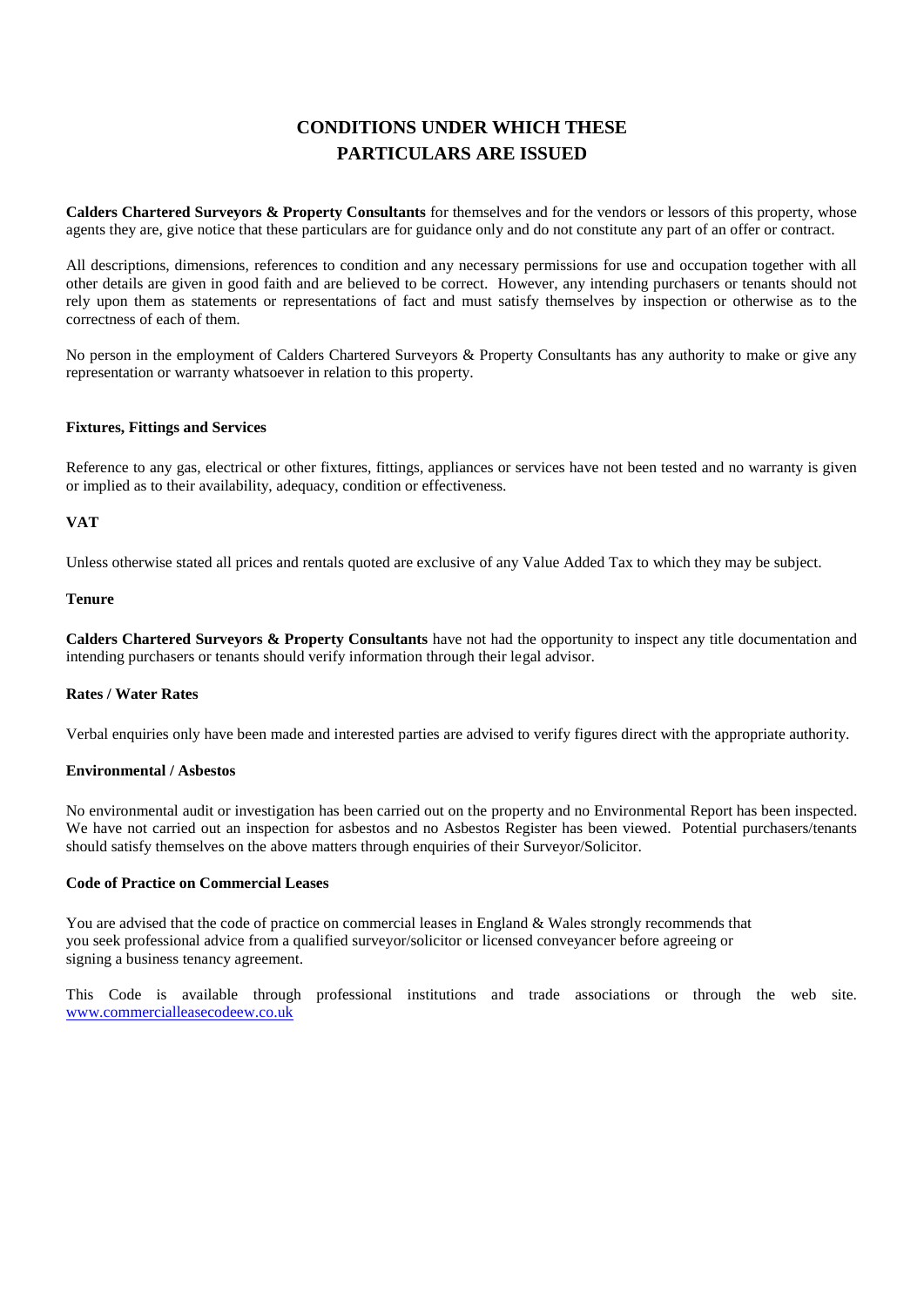